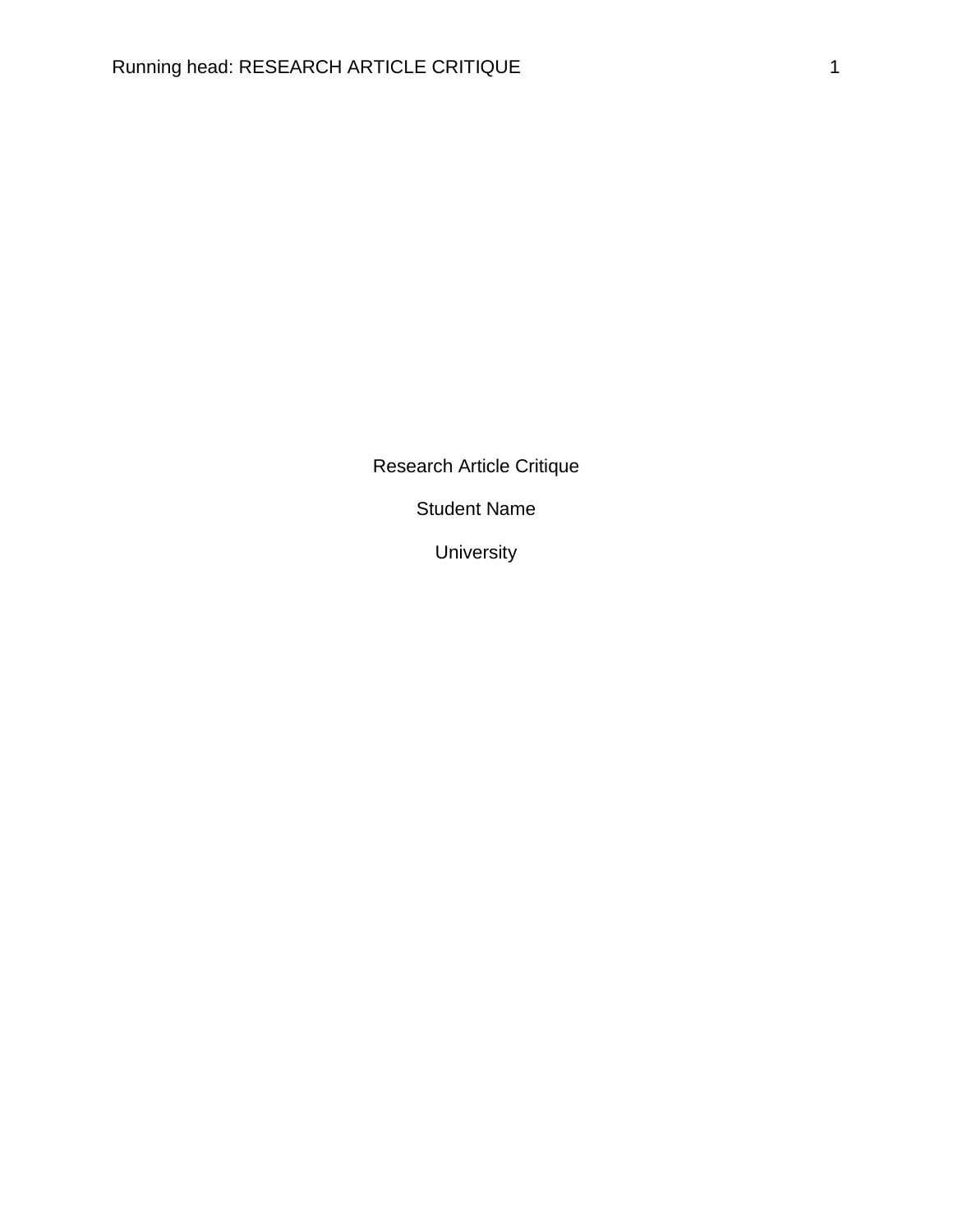# **Outline**

- 1. Introduction
- 2. Article Summary
- 3. Strong and Weak Points of the Article
- 4. Possible Implications and Importance for Society
- 5. Conclusion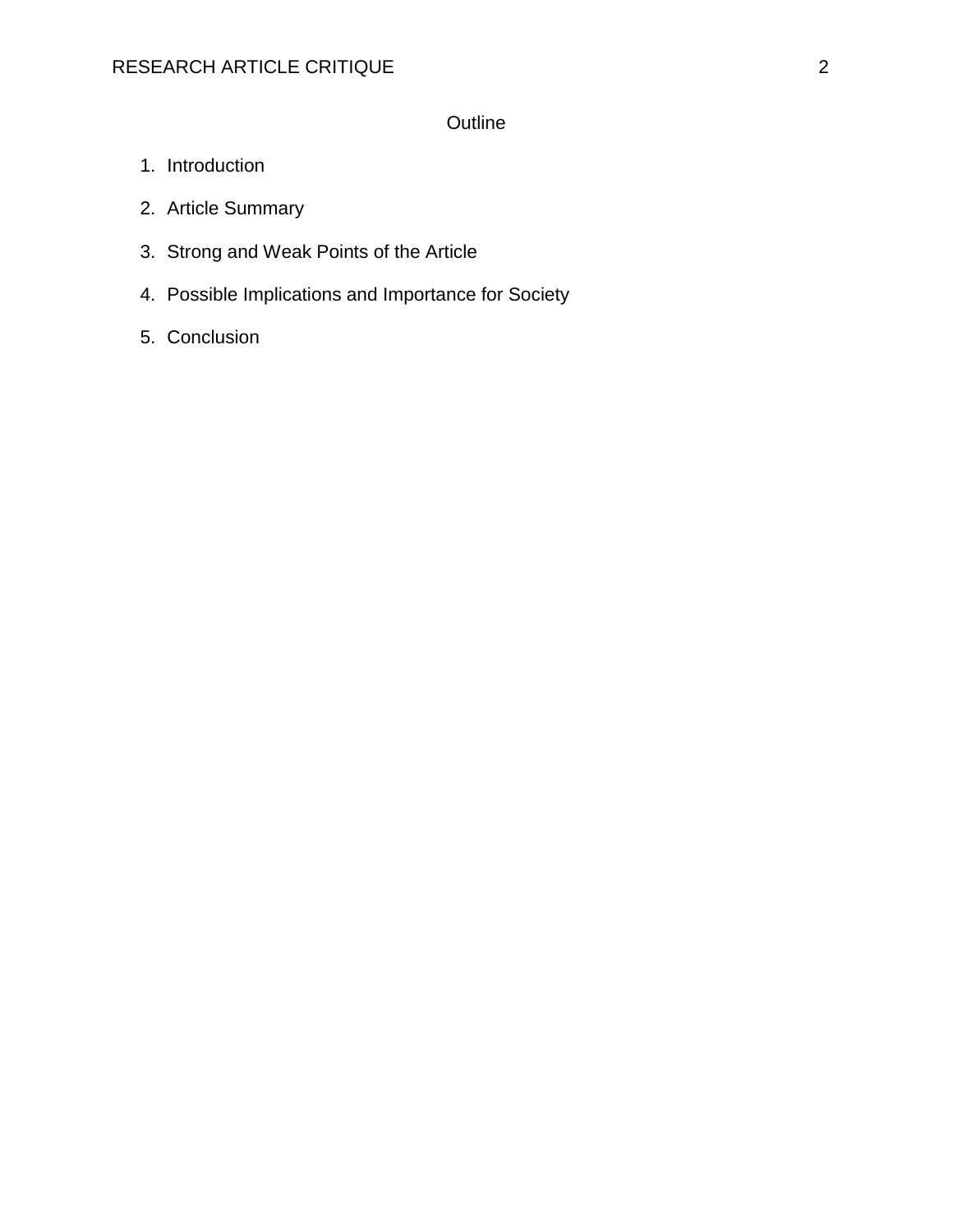#### Research Article Critique

Research articles create the basis for many studies. Data gathered by specialists in the field can help other researchers to access information that could not be analyzed otherwise. The scope of research articles implies that authors have to rely on each other's findings to create a system of relevant and logically explained conclusions. Meta-analytic reviews play a significant role in this situation because they collect and analyze large amounts of data in order to provide other researchers with a solid foundation for further findings. Therefore, it is important for researchers to assess the quality of such works and determine their usefulness for society and science. For example, the article "A Meta-Analytic Review of Depression Prevention Programs for Children and Adolescents: Factors that Predict Magnitude of Intervention Effects," written by Stice, Shaw, Bohon, Marti, and Rohde in 2009, can be used by psychologists and other medical professionals. This study explores the topic of depression in children and adolescents. This paper aims to critique the mentioned article and find its strong and weak points as well as discuss its importance for future research and society overall.

#### **Article Summary**

The article focuses on the topic of depression among children and adolescents. According to Stice, Shaw, Bohon, Marti, and Rohde (2009), the problem of major depression in young individuals is one of the most common psychiatric issues for that age. Thus, medical professionals have created many ways to treat this problem, relying mostly on depression prevention. The authors argue that while some studies attempted to analyze the effects of such depression prevention programs, nobody has conducted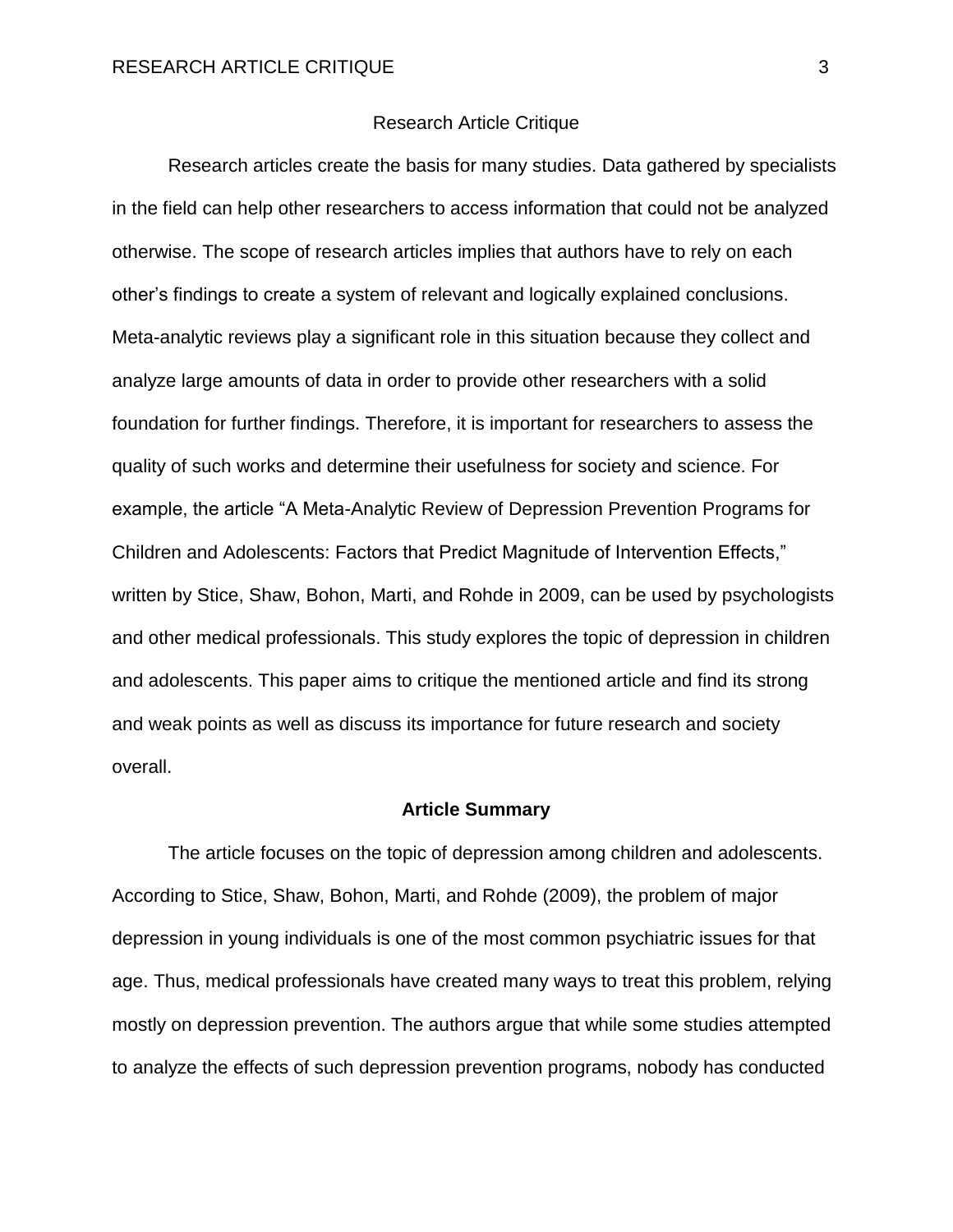a meta-analytic study that would review and evaluate different methods of prevention as well as the contents of each method and their effectiveness. According to the text, this article aims to collect information from a wider range of studies and extent old reviews by looking at a number of additional recent trials.

The authors outline a number of hypotheses that can be derived from the investigated studies. First of all, they believe that high-risk individuals respond to prevention programs better than other participants. Moreover, programs that are targeted at a specific issue rather than general prevention result in participants being more active and responsive to the treatment (Stice et al., 2009). Secondly, the article proposes that female youth displays more effects of depression prevention programs than young male participants because girls are reported to have more visible symptoms than boys. The next hypothesis evaluates the connection between participant ethnicity and effects of the programs. The authors suggest that participants, who belong to an ethnic minority, can show mixed results in their response to a prevention program. However, the correlation between ethnicity and treatment outcomes are not investigated enough to make further claims. The researchers hypothesize that older youth are more susceptible to programs than younger participants due to their ability to understand complex concepts and ideas (Stice et al., 2009). Finally, the study examines the relation of participants' age to their level of program reception.

The authors investigate features of created interventions and look at programs' content. According to the article, characteristics of prevention programs significantly affect treatment results. For example, the authors hypothesize that the content of such programs is the main influencing factor of every intervention. Thus, the authors describe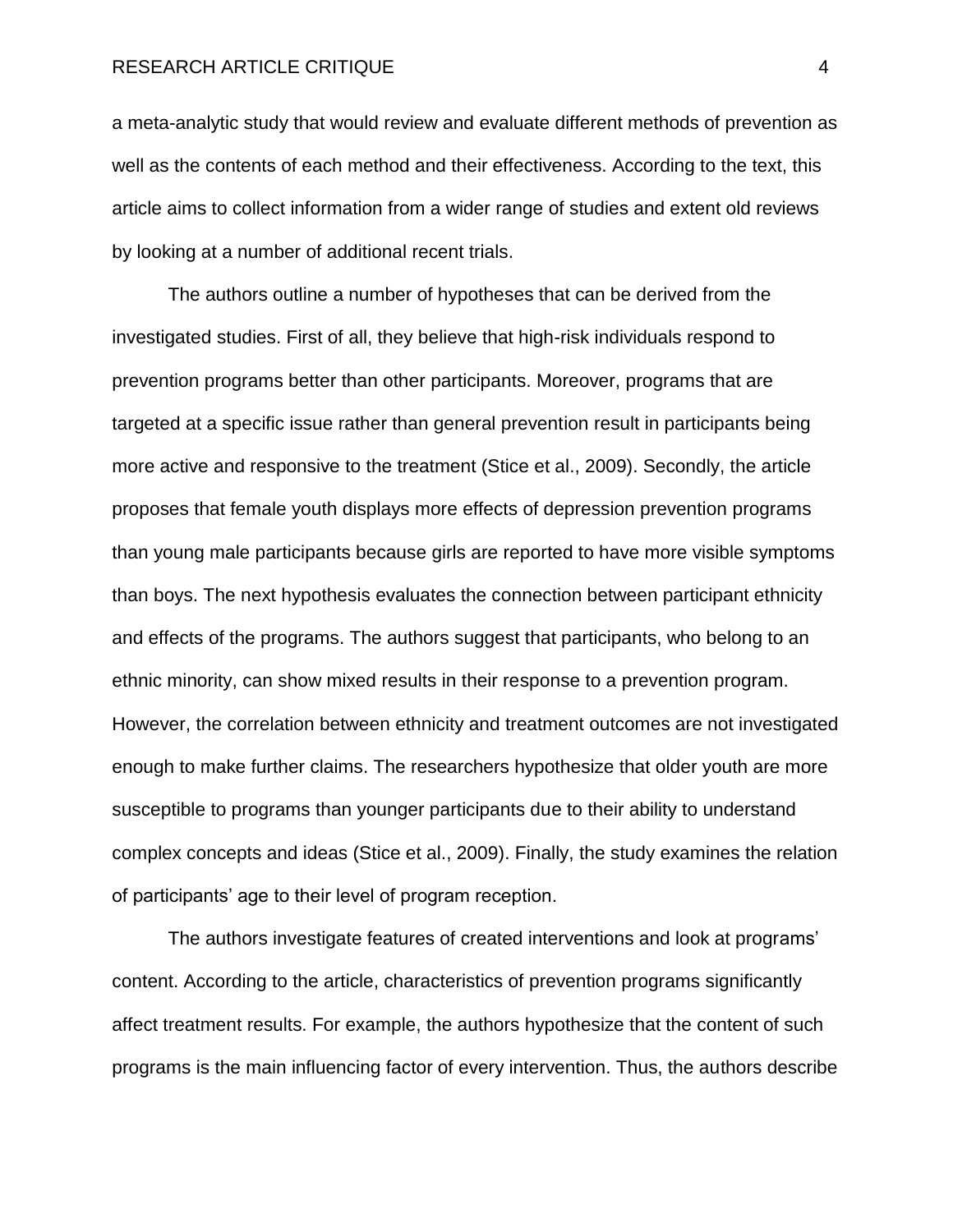a number of the most frequently used approaches, including change of cognition, encouragement to participate in pleasant activities, development of problem-solving skills, and promotion of social interactions. Furthermore, longer interventions are supposed to be more efficient than short ones (Stice et al., 2009). Finally, programs that incorporate homework as a way to encourage children to continue treatment after sessions are believed to produce good results.

Upon analyzing forty-six trials of programs for depression prevention, the authors come to multiple conclusions. According to the researched studies, female participants are more motivated to participate in treatment. Thus, the effects of studies that focus on female youth show greater effects of depression prevention than the others do. The connection between age and program effectiveness also stands true, as older adolescent participants are said to encounter more problems due to their occupation and age. Furthermore, ethnic minority youth may require medical professionals to create specific programs for prevention that will be tailored to the groups' unique cultural and psychological characteristics. According to the authors, the content of prevention programs has no significant correlation with the programs' results. Moreover, longer treatment programs may be less effective than short interventions. Finally, programs with homework assignments are as helpful as the authors hypothesized. The authors give their suggestions for further research, advising to focus on the content of the programs and its actual effectiveness (Stice et al., 2009). Ability to control future trials in order to detect any changes in their effectiveness is also one of the authors' concerns.

### **Strong and Weak Points of the Article**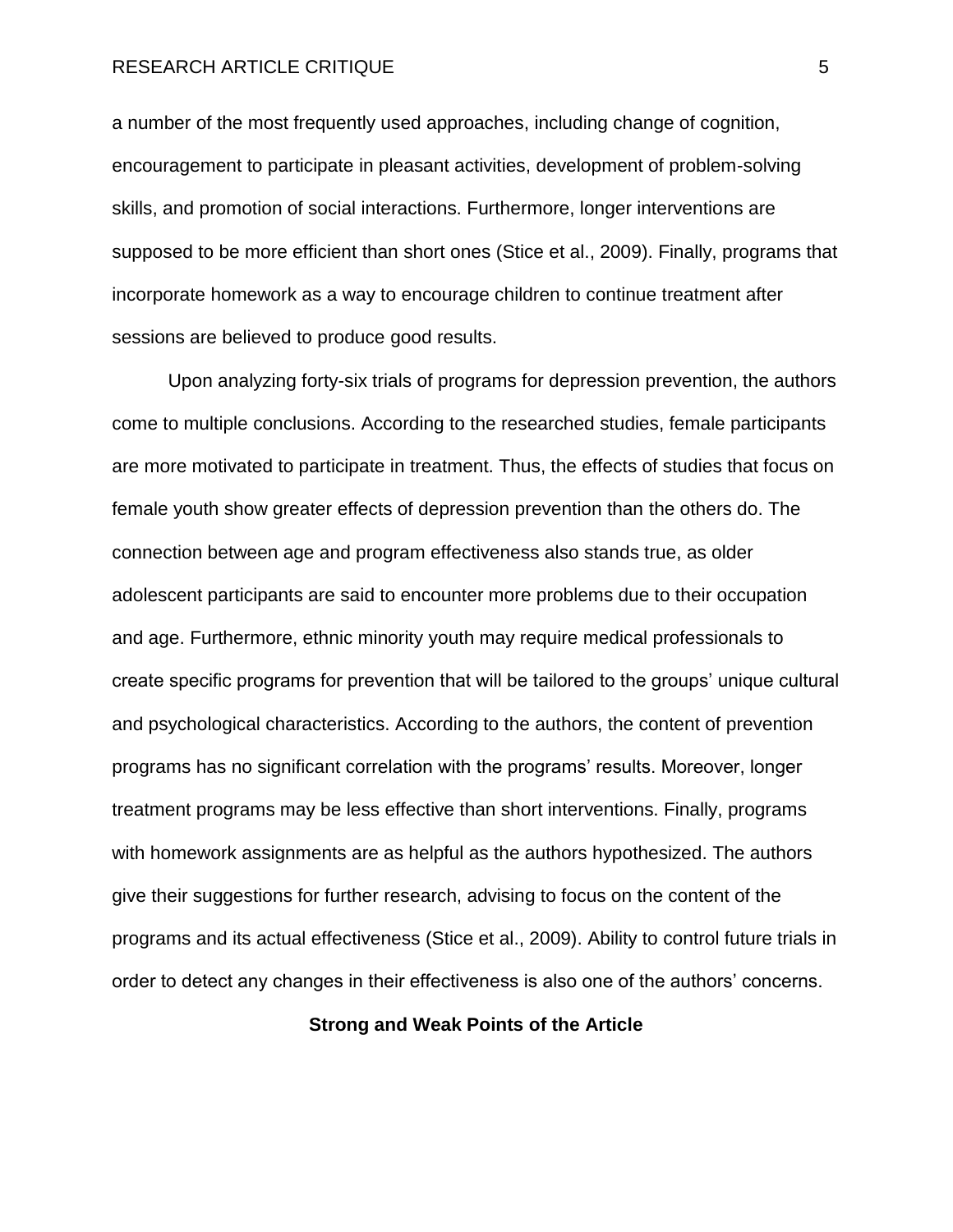This review analyzes large amounts of data and presents many findings. The main advantage of this study lies in its thoroughness. The authors investigate many aspects of the trials, focusing not only on the contents of every program but also on the features of participants, the duration of every intervention, and the qualifications of providers. The study accounts for many details of every prevention program and explores each research from different sides. Such thoroughness helps researchers to evaluate the connection between many notions that the trials have (Punch, 2013). According to Rossi, Wright, and Anderson (2013), such reviews allow the authors to detect whether the methods used by medical professionals are outdated and need to be improved. The amount of collected data can also be considered a strong point of this meta-analysis.

A large number of findings help the authors to make multiple claims that can be regarded as viable. By using more data, the authors are able to detect correlations between different aspects of the programs (Mertens, 2014). Moreover, this particular study claims to be the first to analyze forty-six trials of depression prevention programs. The novelty of this study separates it from other works as well. The authors claim to investigate multiple features of the trials that have not been looked at before.

Although this work is extremely detailed and elaborate, some weak points can be outlined as well. The authors use several trials that may have different structures and focus on various aspects. Thus, some results may be limited due to the information presented by other researchers. For example, the authors agree that some studies provide insufficient information to make further hypotheses. Moreover, while the number of used researchers is rather significant, it still presents constrained findings. Limitations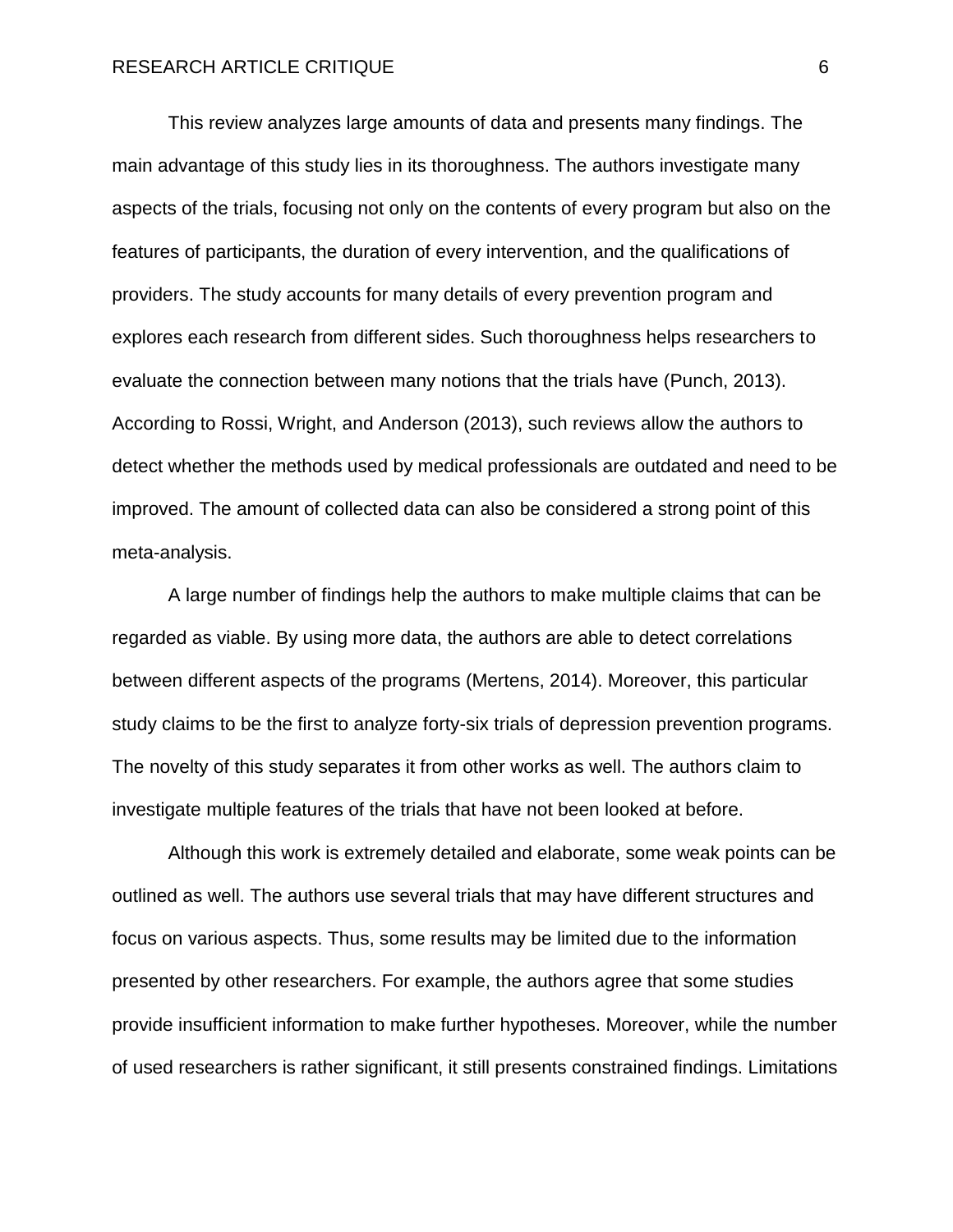also include scarce information on ethnic minority youth as well as some external factors that may have affected the researched studies.

#### **Possible Implications and Importance for Society**

This work can serve as a basis for further research in the field of psychology for such problems as depression and anxiety. Results of this study indicate that medical professionals and researchers souls think about new ways of preventing depression in youth. Moreover, the lack of information about ethnic minorities should be eliminated. Thus, new studies that center on young people from minority groups and their response to various treatments and programs should be conducted. Such research may lead to the creation of new improved approaches to depression prevention. The focus of this study implies that children and adolescents suffer from depression frequently and that this situation is relevant to society. It is essential for researchers to continue investigating this issue. Future prevention methods should rely on the data presented in this paper in order to accommodate participants and provide them with the best treatment possible. The key findings of this review show the state of scientific advancement in the field of psychology and present new challenges for future research.

#### **Conclusion**

The article "A Meta-Analytic Review of Depression Prevention Programs for Children and Adolescents: Factors that Predict Magnitude of Intervention Effects" is an example of a thorough research in the field of psychology. The authors present the results from multiple trials and find how the most important aspects of these trials correlate to the effectiveness of the described depression prevention programs. The study has many strong points, including its detailed investigation of multiple themes, a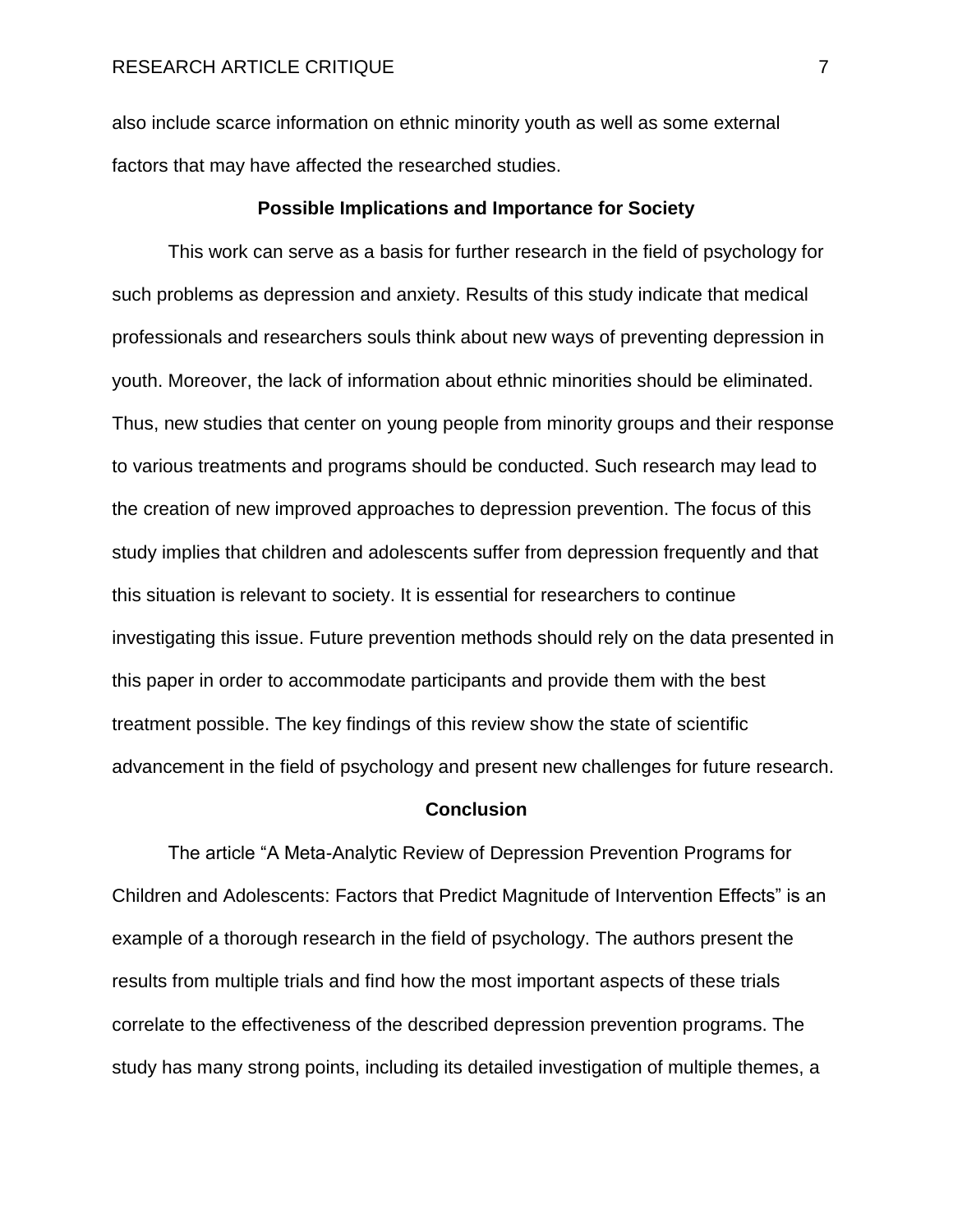broad variety of collected data, and a plethora of possible future uses. While conducting this study, the authors encountered some complications connected to limited information on trials. However, the findings outlined in this work can be considered viable and helpful for future research and society in general.